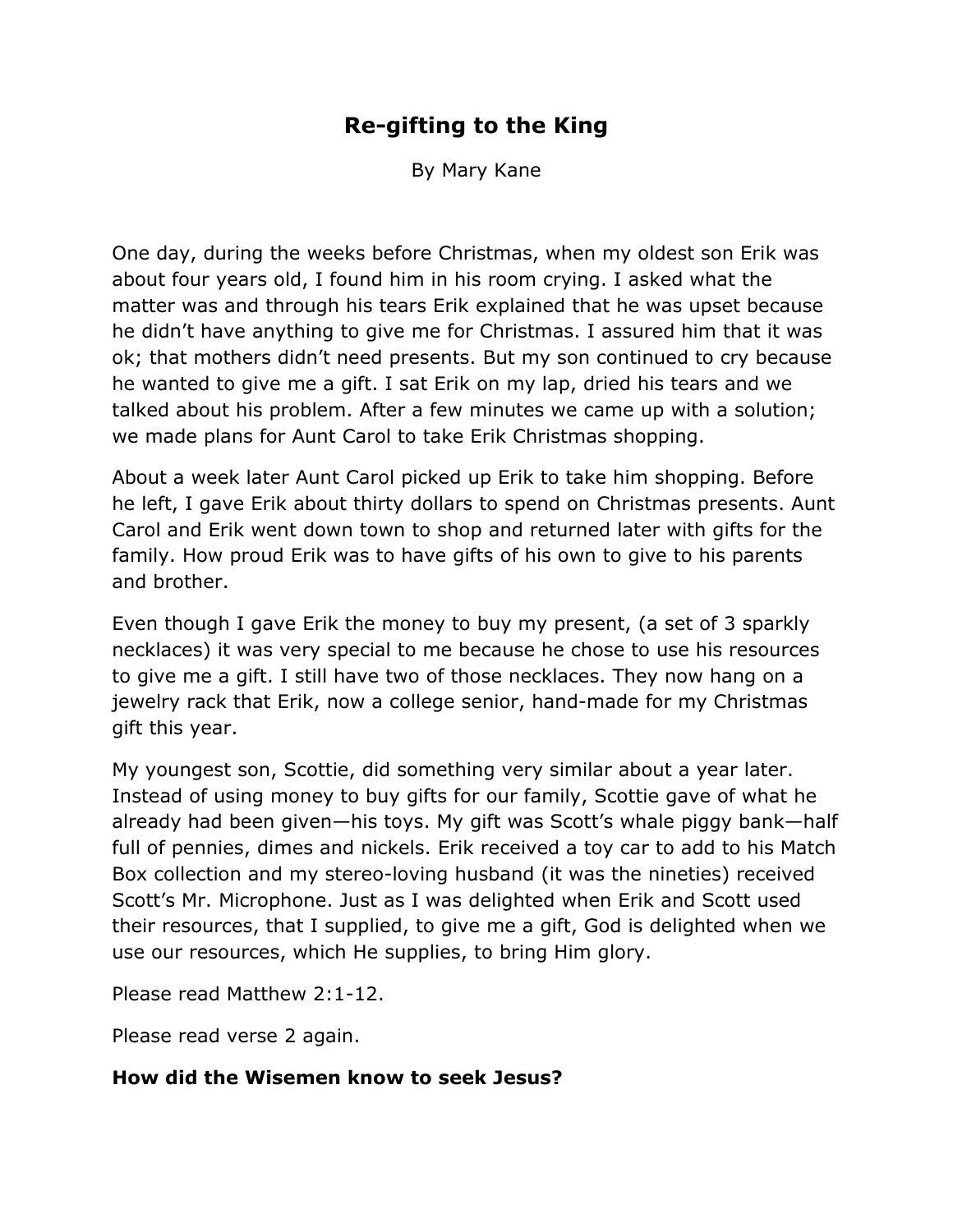God placed a special star in the sky to attract their attention. Why did this star attract the attention of the Wisemen? The original word for "wise men" is *magos,* which probably descends from a Babylonian word which means "teachers, priests, physicians, *astrologers*, seers, interpreters of dreams, augers, soothsayers, sorcerers, interpreters of dreams, false prophets." The Wisemen constantly studied the skies looking for messages from the "gods" concerning future events. This time, however, the God of the Universe had placed a message in the skies for the Magi concerning a future event. Have you ever wondered if anyone else saw this star and was compelled to follow it to Bethlehem? The Bible does not mention anyone else following the star or remarking upon its significance. It is my opinion that while others may have seen the star and marveled at its brilliance, it was placed in the skies to witness specifically to the Magi and draw them to the feet of their Savior. I believe that it is God's greatest desire that not one human should perish apart from faith in His Son Jesus Christ, therefore He very specifically calls each one of us in a personal way that cannot be overlooked.

#### **Please list the order of events in verse 11:**

**1.The Wisemen followed God's leading to Jesus.** God purposely placed a brilliant star in the sky knowing the Wisemen would quickly notice a sign in the heavenlies. This star led the Wisemen directly to Jesus. Using the signs that God supplied, the Wisemen got as close to Jesus as humanly possible.

### **How has God purposely been trying to get your attention in order to draw you close to Him?**

The wise men put themselves in a position to find Jesus…so of course…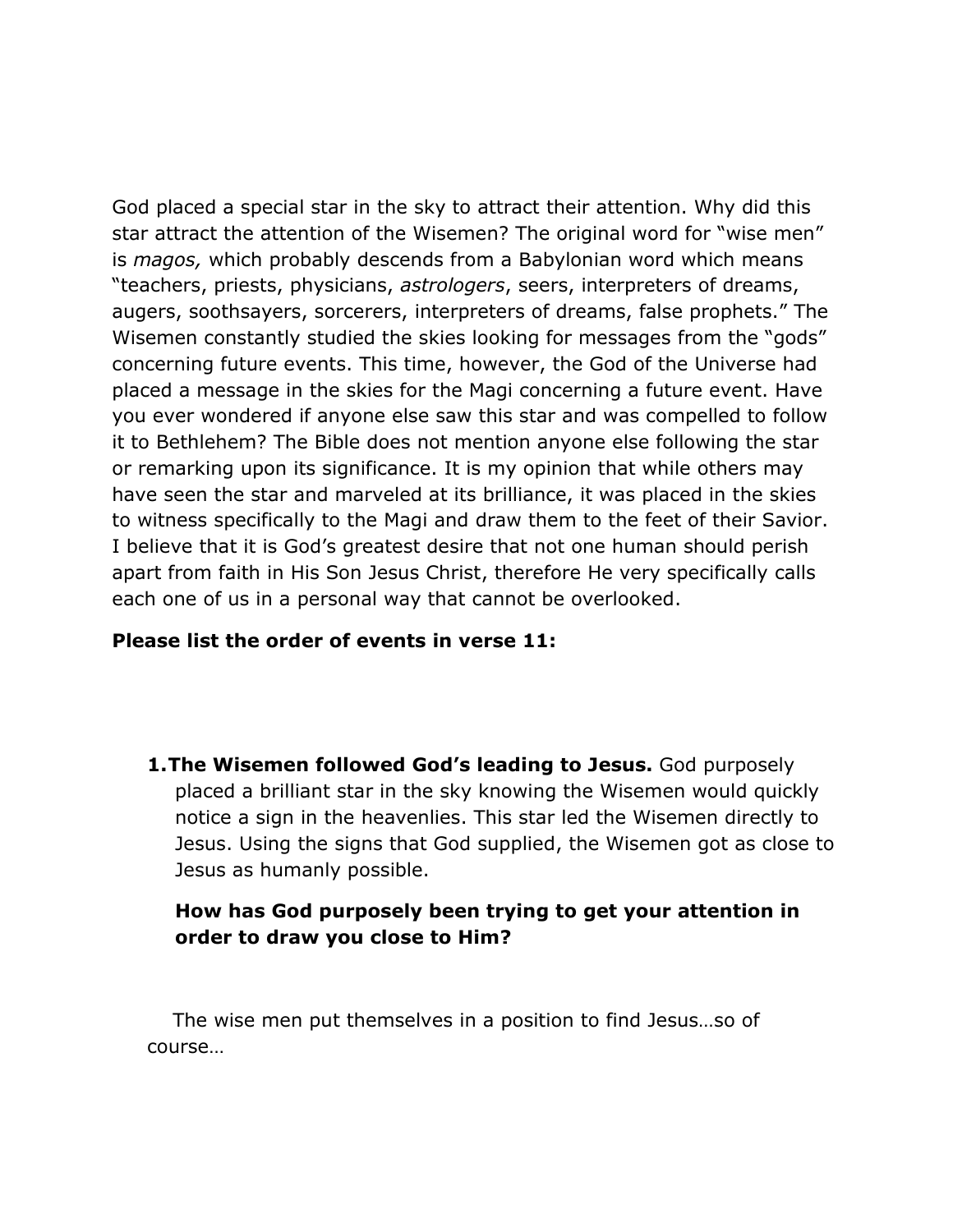**2.The Wisemen saw Jesus.** At first glance, the word *saw* may appear to mean a simple visual recognition of the Baby Jesus, but in the original language *saw* is a much more complex concept than in English. The word translated as *saw* in verse 11 is derived from 2 different significant Hebrew words. The first word is *heurisko* which translates among other things as "to find a thing sought, to find by enquiry, thought, examination, scrutiny, observation, to find out by practice and experience, to see, learn, discover, understand; to get knowledge of, come to know, God; to find out for one's self, to acquire, get, obtain, procure."

The second word for *saw* is *eido* which means "to see with the eyes; to turn the eyes, the mind or the attention to something; to know or understand; to have regard for one, cherish, pay attention to; to know the force and meaning of something which has definite meaning."

## **What can you do to put yourself into a position to see, understand and discover more about Jesus?**

And once their eyes were truly opened to the truth of the Messiah…

**3.They fell down before Jesus.** The Wisemen fell before Jesus because they recognized that they were in the presence of a great and mighty King. The original word for *fell* can indicate that one may fall before another because of conviction of sin. It is reasonable to assume then that when the Wisemen saw Jesus they realized the truth of their spiritual condition.

**Is there any area of your life that you have been keeping from Jesus… something that is not under His authority yet?**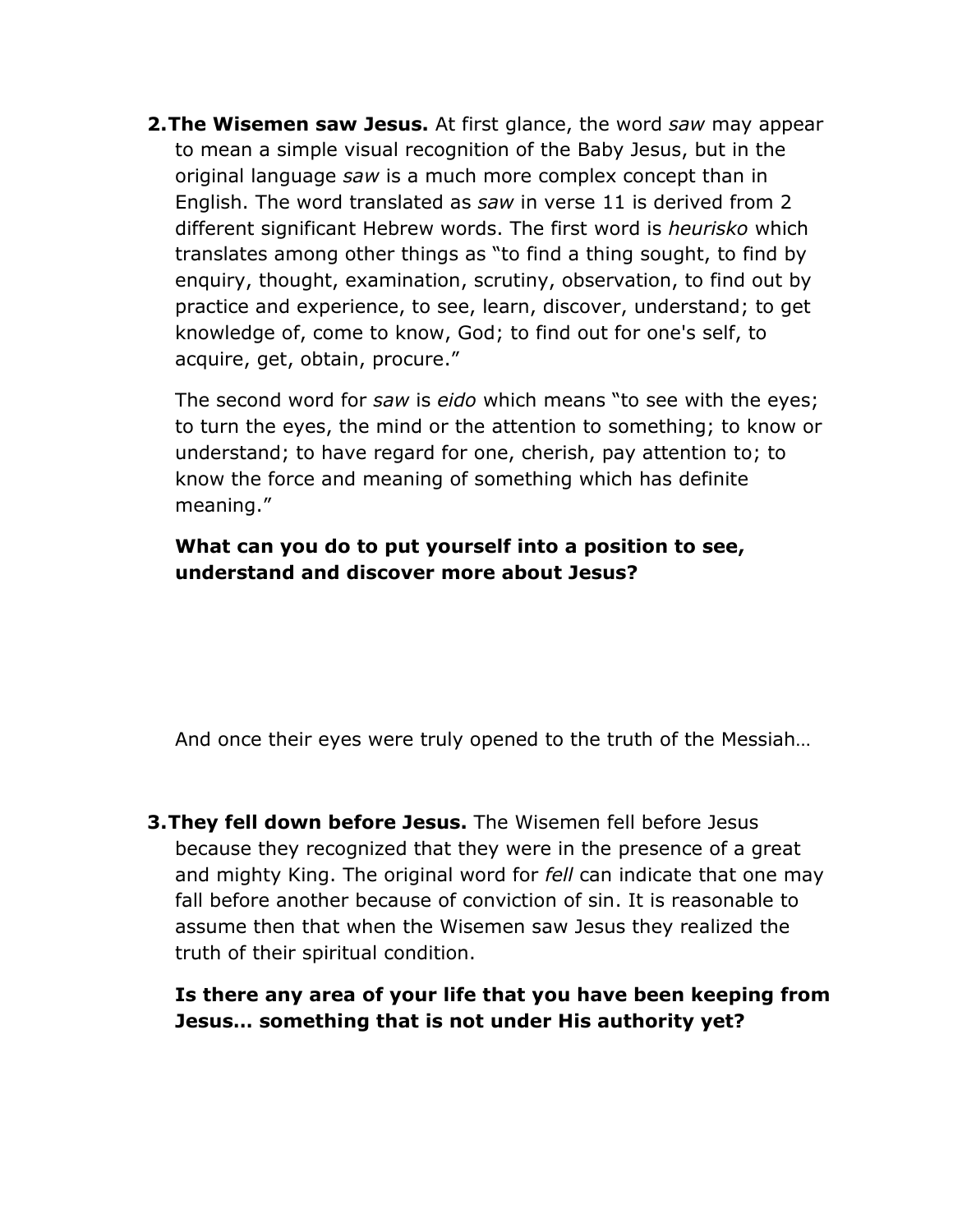If your answer was yes, please confess that area to God, accept His forgiveness and give that area over to God.

The Wisemen saw their sinfulness next to the backdrop of His holiness and…

**4.They worshipped Jesus.** The Wisemen went to their knees, possibly even fell on their faces out of profound reverence and respect for the King of Kings. The word used for *worshiped* in this passage also means to show homage to men and beings of superior rank. Notice, as Matthew Henry points out in his commentary, that the Wisemen did not fall down and worship Herod, though he was a king. I believe that the Wisemen recognized Jesus for who He truly is, The Great I AM.

### **How can you spend more time worshiping Jesus?**

After the Wisemen worshiped Jesus, then finally…

**5.They gave their gifts to Jesus for His use.** The Wisemen not only gave gifts, they gave gifts of their "treasures."; common everyday trinkets would not be enough for the King of Kings. Things that we treasure are things that are most important to us. We would never dream of giving our most treasured possessions to someone whom we disliked or mistrusted or was undeserving.

**What treasured gifts has God given you that you can give back to Him to be used for His glory (think beyond money and material possessions)?**

**Ultimately, Who provided the gifts that the Wisemen gave to Jesus?**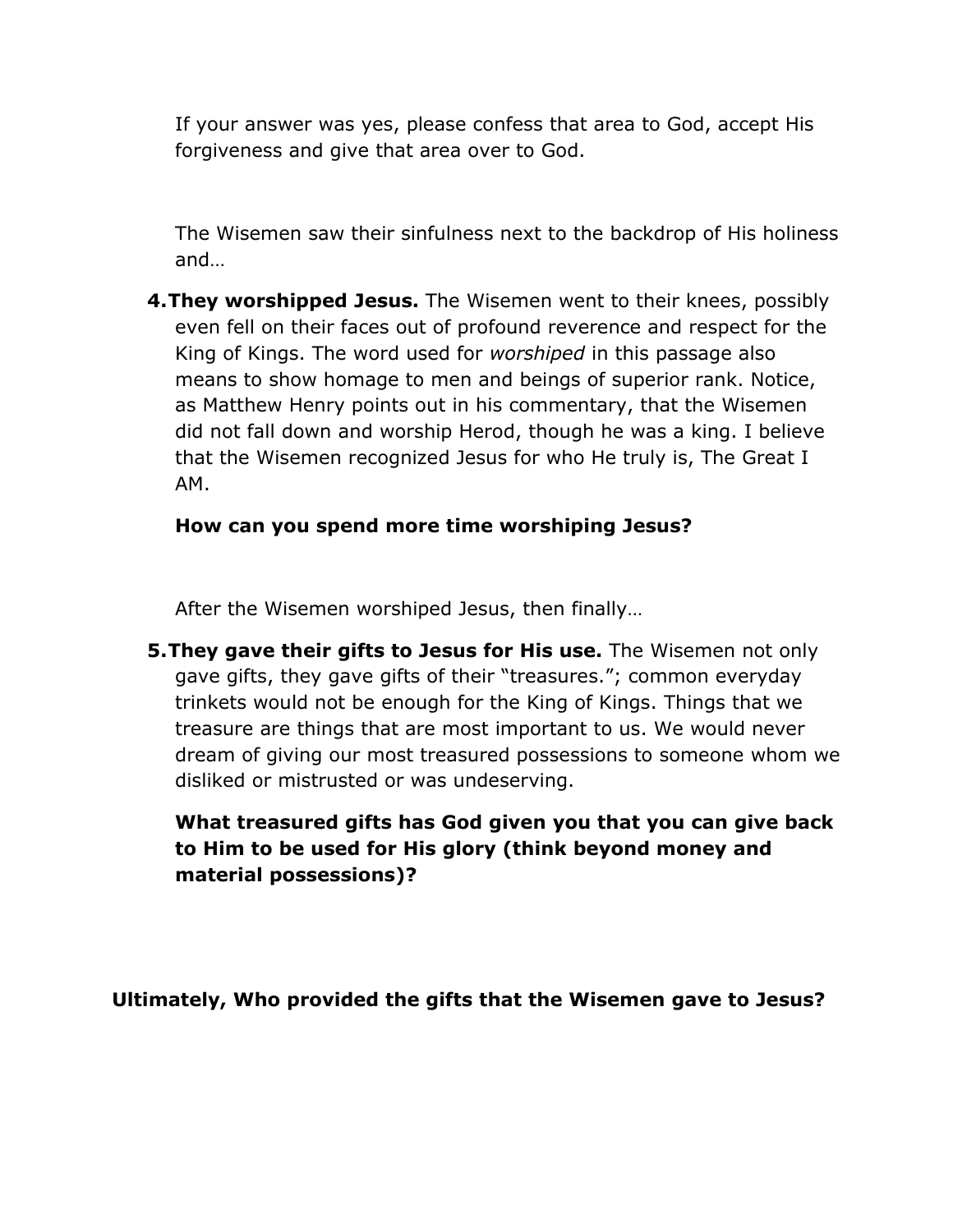### **Did Jesus need the gifts that the Wisemen gave to Him?**

No, Jesus didn't need that gifts of the Wisemen any more than I needed the gifts that my children gave to me—but they are placed among my most treasured possessions. How touched God must have been when the Wisemen returned to Him the gifts that He had bestowed upon them. Similarly, God gives to us so we can give back to His Kingdom.

Who did benefit from the gifts of the Wisemen? Many commentators and scholars believe that the gifts of the Magi helped make possible the flight of Joseph, Mary and Jesus to Egypt during the massacre of the children of Bethlehem, ordered by King Herod. Jesus' family greatly benefitted from the gifts of the Magi. In turn, others will benefit from the gifts we give back to God. God who is completely sovereign and powerful, needs nothing from us but delights to take our gifts and use them to benefit His Kingdom, the Body of Christ and the lost of the world.

#### **What can we learn from the Wisemen?**

Before we can truly use our gifts to bring God glory we must:

- *Believe who He really is*. Jesus is the Son of God, the Savior of the world. You must accept Him as your personal Savior and be willing to follow Him wherever He leads you. Upon the moment of your salvation, the Holy Spirit will give you gifts to be used for the Kingdom of God. Everyone who accepts Christ as Savior is gifted by the Holy Spirit.
- *We must be willing to fall before Him.* We must place Him first in our lives; accept His will as our will. Then we will be prepared to use our gifts to bring glory to God.
- *We must also worship Him as our God, Savior and King*. We must not seek glory for ourselves through the gifts that He has given us. We are to make His Great Name famous—not our own.